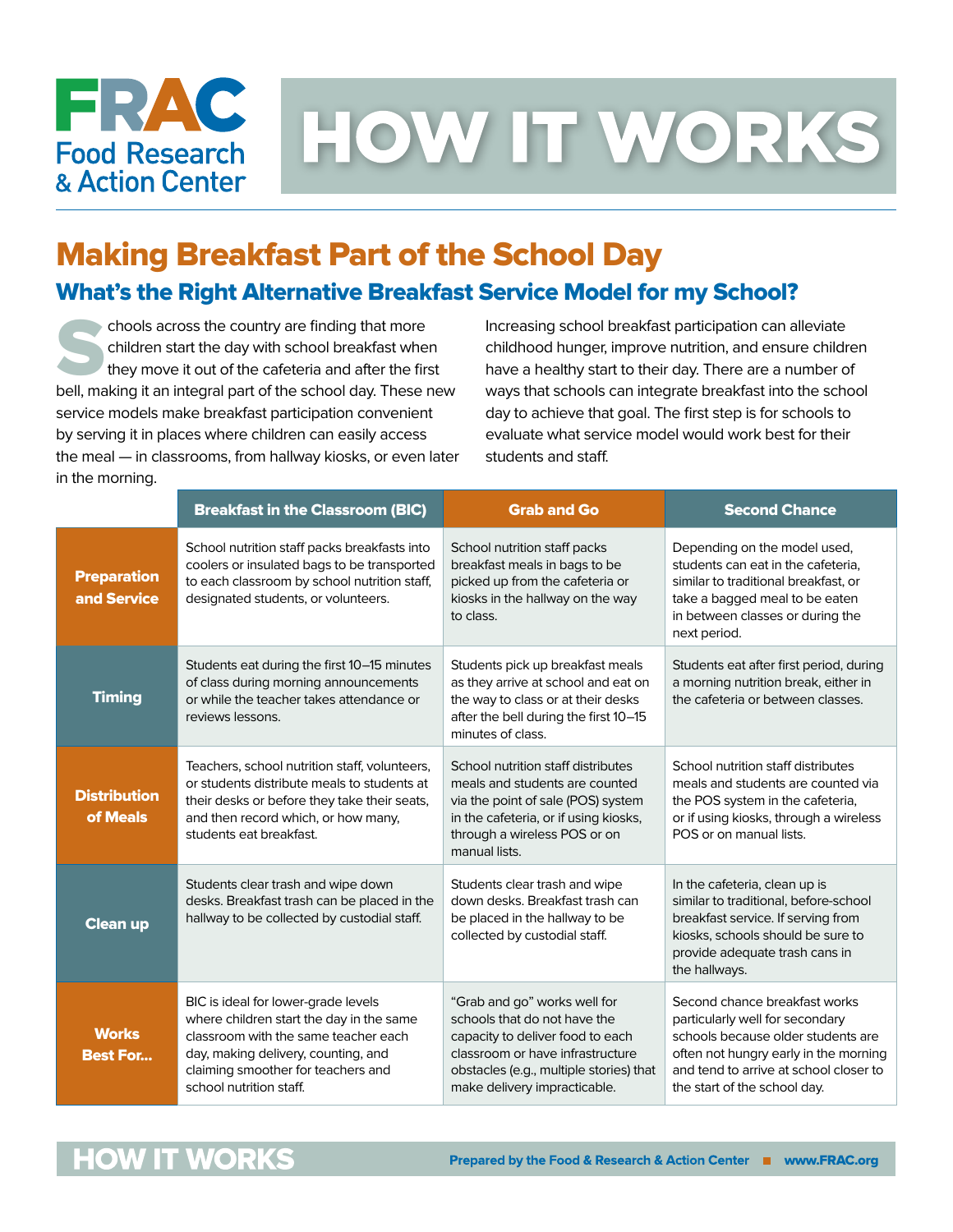

# HOW IT WORKS

## Breakfast in the Classroom

**Offering "breakfast in the classroom," where**<br>meals are delivered to the classroom and<br>students eat at their desks during the first 1 meals are delivered to the classroom and students eat at their desks during the first 10–15 minutes of the school day, has proven to be one of the most effective strategies for increasing participation in the school breakfast program. As an added benefit, many teachers and principals cite breakfast in the classroom as an opportunity to incorporate social and emotional learning for younger students into the school day. Sharing a meal together in the classroom also reduces the stigma associated with school breakfast for low-income children and provides social bonding time for students and teachers.

#### What it Looks Like

- School nutrition staff packs breakfasts into coolers or insulated bags to be transported to each classroom. Staff often prepares in advance for the next day's breakfast, packing non-perishable items in crates and packing milk in coolers in the walk-in refrigerator.
- **n** Breakfast is delivered to the classroom either by school nutrition staff or designated students, and is served by the teacher or each student can pick up a meal before taking a seat at the start of the school day.
- $\blacksquare$  Teachers or school nutrition staff members record which, or how many, students eat breakfast and then students eat at their desks during the first 10–15 minutes of class.
- Students eat breakfast during morning announcements or while the teacher takes attendance, checks homework, or reviews lessons. Some teachers also use breakfast in the classroom as a means to teach valuable nutrition lessons or incorporate breakfast into reading, science, or math lessons.
- $\blacksquare$  Students clear breakfast trash and wipe down desks. Breakfast trash can be placed in the hallway to be collected by custodial staff and liquid milk can be discarded in the sink or, if there is no sink, in a designated bucket.



 $\blacksquare$  Custodial staff collect the trash from the hallways after breakfast. Coolers, bags, and any left over food are picked up by school nutrition staff or returned to the cafeteria by designated students or volunteers.

#### Keys to Successful Implementation

- $\blacksquare$  Breakfast delivery to the classroom models are often more common in elementary schools where children start the day in the same classroom with the same teacher each day, making delivery, counting, and claiming smoother for teachers and school nutrition staff.
- $\blacksquare$  Delivering breakfast to the classroom requires collaboration and support from teachers, custodians, and administrators to be successful but often produces the largest gains in participation out of all of the breakfast service models. Engaging these stakeholders early in the implementation process to address possible obstacles is essential.
- $\blacksquare$  The effectiveness of breakfast in the classroom is amplified when breakfast is offered free to all students regardless of income. Offering breakfast free to all students reduces stigma associated with school breakfast and increases participation which helps the school nutrition department budget.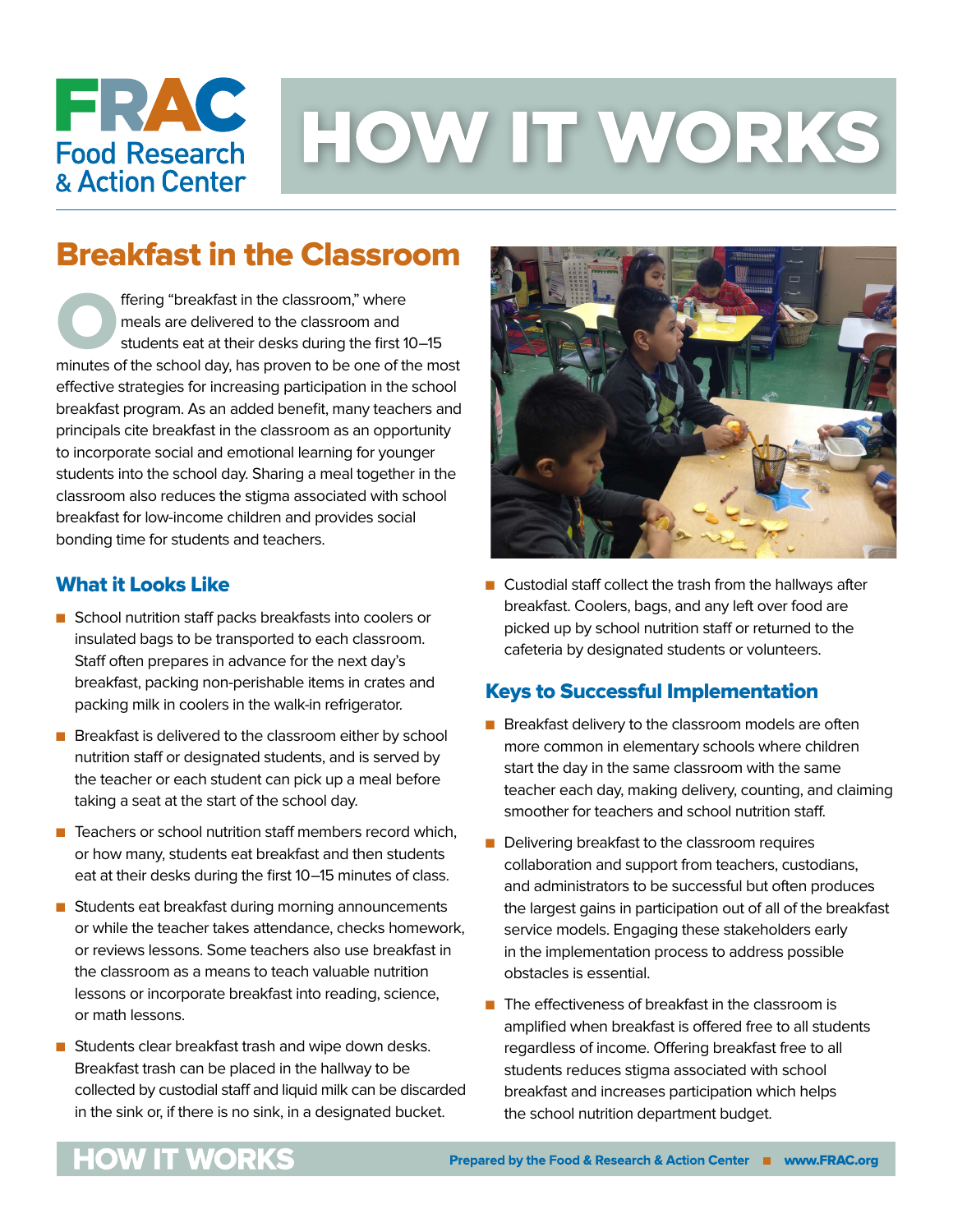# FRAC **Food Research** & Action Center

# HOW IT WORKS

## Grab and Go Breakfast

serving "grab and go" breakfast provides remarkable flexibility for schools. Students generally pick up a bagged breakfast meal from carts in the hallway or from the cafeteria on the way to class and eat at their desks. "Grab and go" helps schools overcome many of the barriers that keep children from participating in the traditional breakfast program that is served before the school day starts. "Grab and go," a particularly popular model among secondary schools, helps districts overcome many of the barriers that keep children from participating in the traditional school breakfast program. "Grab and go" is an important option for schools that may find it difficult to deliver meals directly to the classroom or that prefer food service staff to manage the counting and claiming of meals.

#### What it Looks Like

- School nutrition staff packs breakfast meals into bags to be picked up in the cafeteria or from carts or kiosks located in the hallway or other high-traffic areas.
- **n** Students pick up breakfast meals before the bell on the way to class.
- $\blacksquare$  Students participating in breakfast are counted by school nutrition staff when the meal is picked up either through the through the point of sale (POS) system already in place in the cafeteria or using mobile POS systems or manual lists at each cart.
- Students can eat at their desks, on the way to class, or in other designated areas. Menu items are typically portable and easy to eat on the go.
- Breakfast generally takes about 10 minutes to eat once children are in their classroom, and is often done during morning activities, such as announcements, turning in homework or individual reading time so no instructional time is lost.
- $\blacksquare$  When finished eating, students clear breakfast trash and wipe down desks. Breakfast trash can be placed

in the hallway to be collected by custodial staff and liquid milk can be discarded in the sink or, if there is no sink, in a designated bucket.

#### Keys to Successful Implementation

- $\blacksquare$  When teachers, parents, and administrators support alternative service strategies like "grab and go," participation can reach its full potential. Engaging these stakeholders in the implementation process to address possible obstacles is essential.
- Schools using a "grab and go" model should ensure that kiosks or service carts are strategically placed throughout the school and that there are an adequate number of trash cans to discard breakfast trash in the hallways and classrooms.
- The effectiveness of "grab and go" models is amplified when breakfast is offered free to all students regardless of income. Offering breakfast free to all students reduces stigma associated with school breakfast and increases participation which helps the school nutrition department budget.